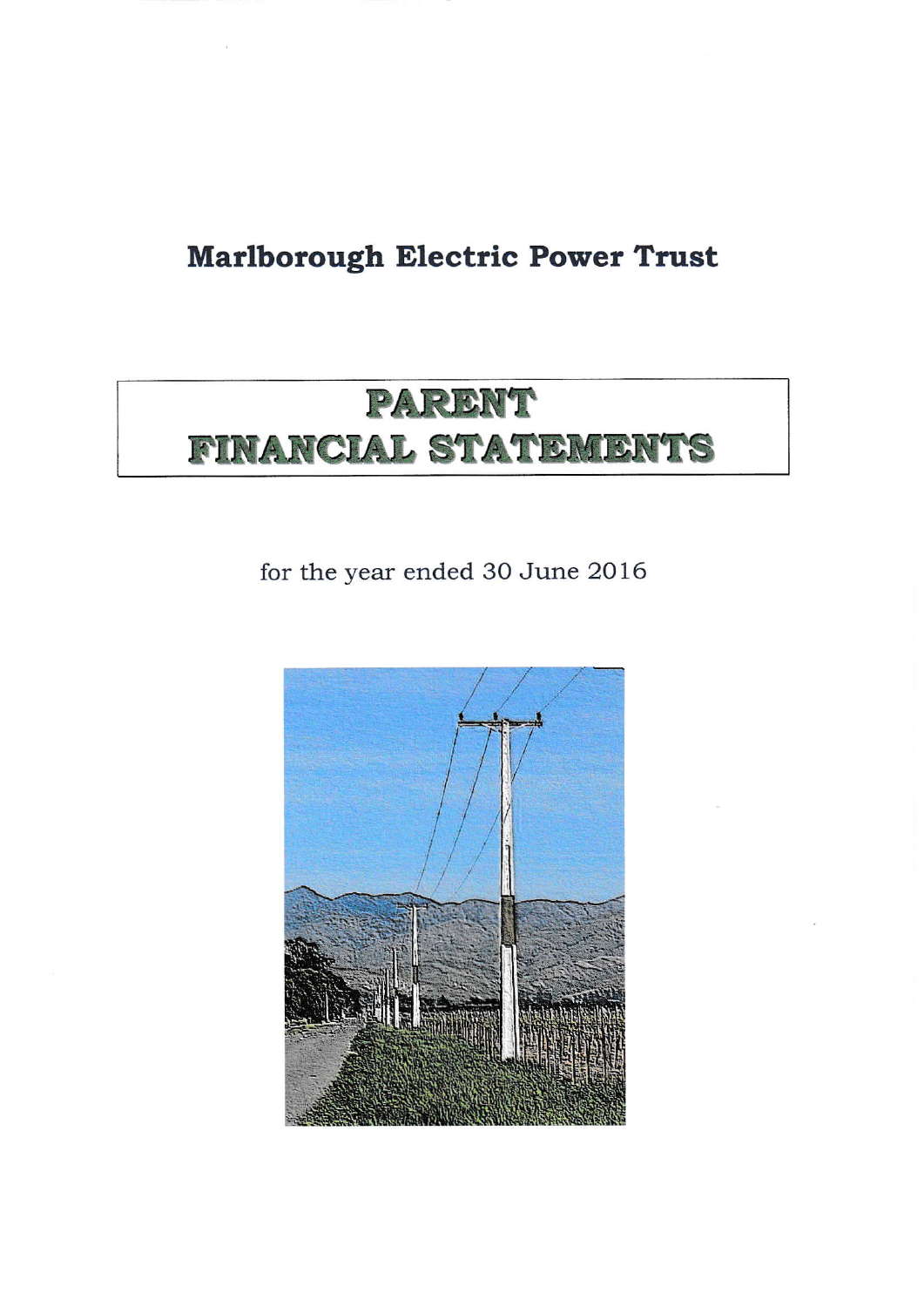# Marlborough Electric Power Trust

# Parent Reports

Index to 2016 Financial Statements

| <b>Trust Directory</b>                    |   |
|-------------------------------------------|---|
| <b>Statement of Financial Performance</b> |   |
| <b>Statement of Movements in Equity</b>   |   |
| <b>Statement of Financial Position</b>    |   |
| Notes to the Financial Statements         | b |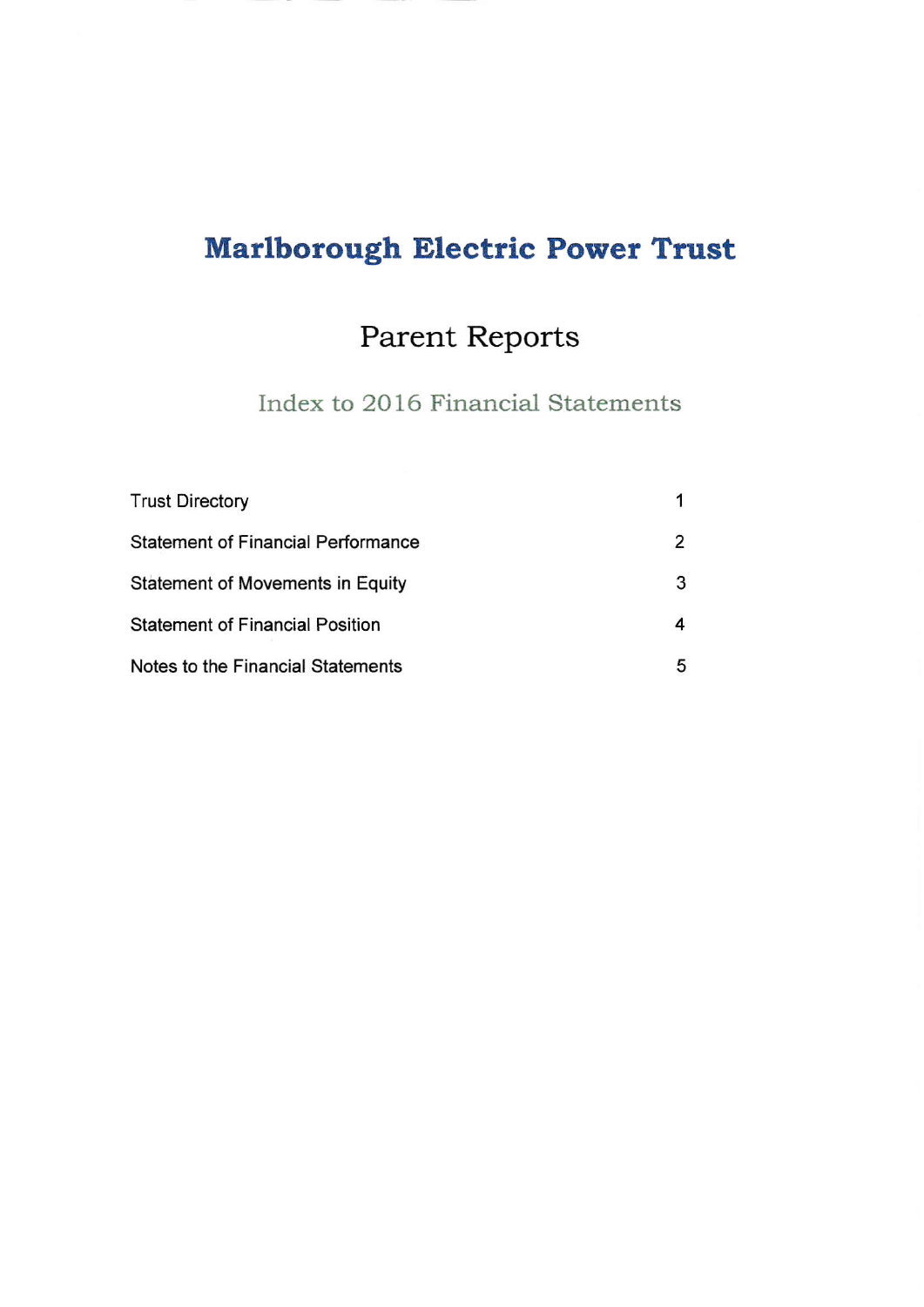## Trust Directory

### Marlborough Electric Power Trust For the 15 months ended 30 June 2016

### 1. Date of Formation:

The Trust was formed on the 28th April 1993.

#### 2. Nature of Business:

The principal activity is that of an Electricity Consumer lnvestment Trust

### 3. Trustees:

W Ross lnder - Chairman lan Martella - Deputy Chair John Cuddon Clive Ballett Malcolm Aitken Nicki Stretch Trust Secretary - Brenda Munro

#### 4. Beneficiaries:

Power Consumers of Marlborough

### 5. Accountants:

BlenheimAccounting Ltd 36 Maxwell Road Blenheim Ph 03 5775674 Fax 03 5775675

### 6. Bankers:

Westpac PO Box 10 Blenheim 7240 Ph: 0800 400 600

### 7. Lawyers:

Gascoigne Wicks PO Box 2 Blenheim 7240 Ph: 03 578 4229

### 8. Auditors

**Deloitte** PO Box 248 Christchurch 8013 Ph: 03 363 3800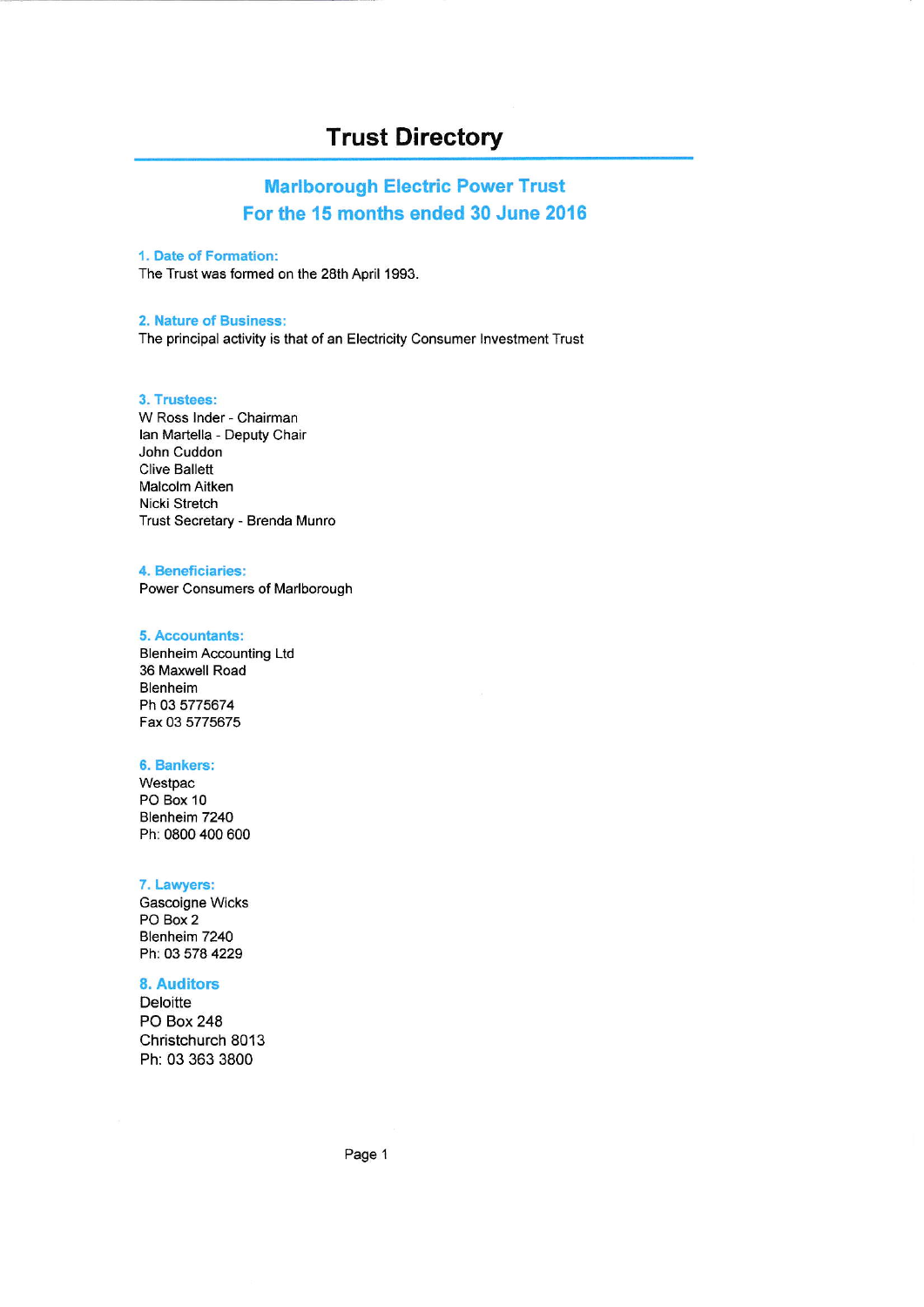## Statement of Financial Performance

### Marlborough Electric Power Trust For the 15 months ended 30 June 2016

|                                                | 30 June 2016 | 31 March 2015 |
|------------------------------------------------|--------------|---------------|
| Income                                         |              |               |
| <b>Dividends Received</b>                      | 4,285,000    | 1,785,000     |
| <b>Elections Nominee Deposits</b>              | 1,320        | $\Omega$      |
| <b>Interest Received</b>                       | 44,519       | 43,415        |
| <b>Total Income</b>                            | 4,330,839    | 1,828,415     |
|                                                |              |               |
| less Expenses                                  |              |               |
| <b>Audit Fees</b>                              | 17,805       | 8,855         |
| <b>Consultancy &amp; Director Appointments</b> | 21,171       | 8,883         |
| <b>Election Expenses</b>                       | 56,620       | 0             |
| Insurance - Trustee Liability                  | 13,760       | 10,770        |
| Interest & Bank Charges                        | 136          | 613           |
| Legal Expenses                                 | 5,457        | 19,863        |
| <b>Secretarial Expenses</b>                    | 63,215       | 44,132        |
| <b>Trustee Fees</b>                            | 178,560      | 132,663       |
| <b>Miscellaneous Expenses</b>                  |              |               |
| <b>Accident Compensation Levy</b>              | 199          | 0             |
| Advertising                                    | 3,405        | 1,392         |
| ETNZ Subs & Conference Fees                    | 22,991       | 7,470         |
| <b>Rent - Meeting Facility</b>                 | 0            | 69            |
| <b>Sundry Expenses</b>                         | 1,919        | 1,376         |
| <b>Total Miscellaneous Expenses</b>            | 28,514       | 10,307        |
| <b>Total Expenses</b>                          | 385,237      | 236,086       |
| <b>Profit before Taxation</b>                  | 3,945,602    | 1,592,329     |
|                                                |              |               |
| <b>Distributions for the Year</b>              |              |               |
| <b>Customer Distribution</b>                   | 1,238,054    | 1,225,371     |
| Marlb Civic Theatre Trust                      | 0            | 500,000       |
| Omaka Aviation Heritage Centre                 | 200,000      | 0             |
| <b>Total Distributions for the Year</b>        | 1,438,054    | 1,725,371     |
| <b>Net Profit (Loss) for the Year</b>          | 2,507,548    | $-133,040$    |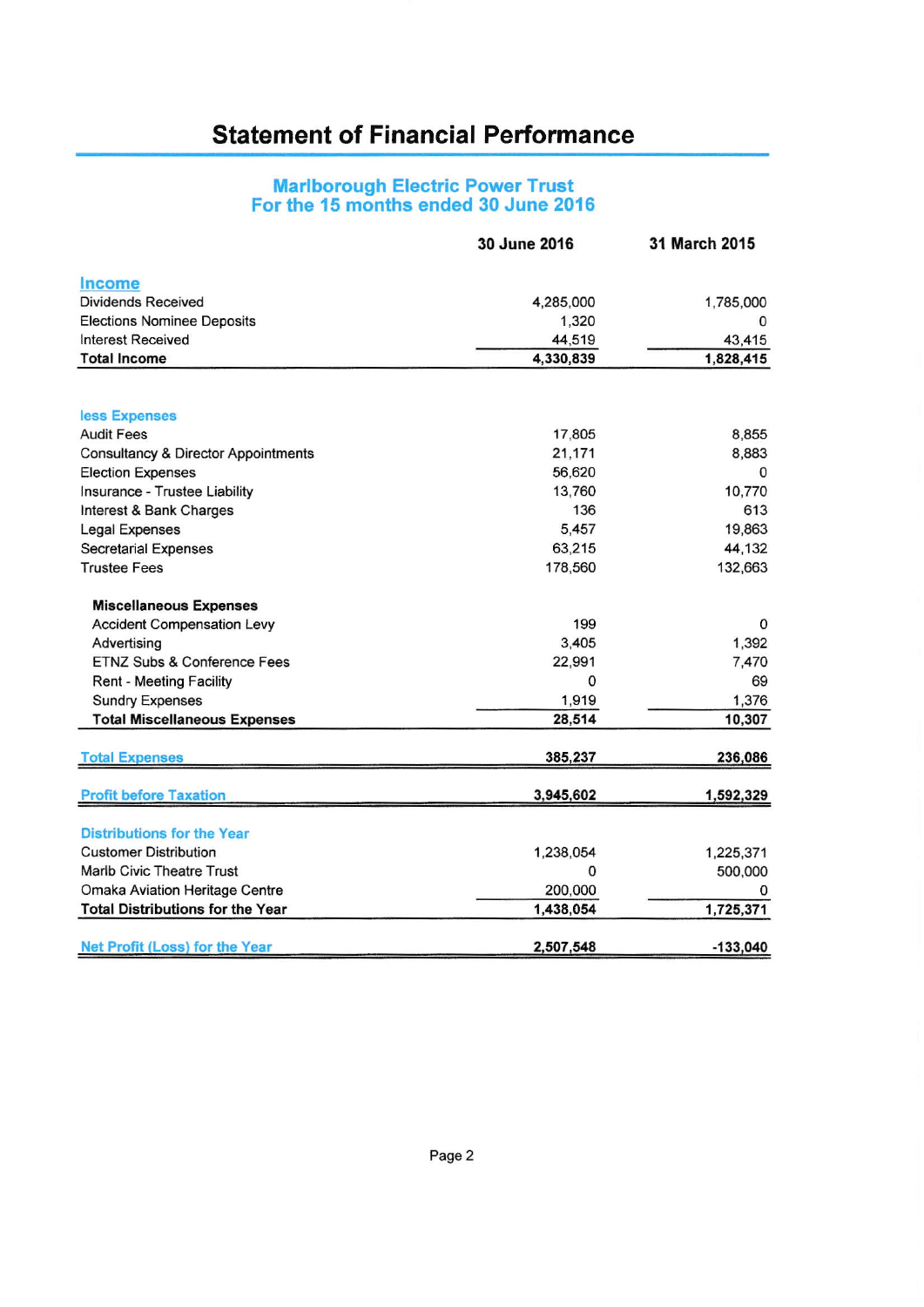## Statement of Movements in Equity

## Marlborough Electric Power Trust As at 30 June 2016

|                              | 30 Jun 2016 | <b>31 March 2015</b> |
|------------------------------|-------------|----------------------|
| <b>Equity</b>                |             |                      |
| Opening Balance              | 335,068,826 | 259,843,866          |
| plus movement for the year   |             |                      |
| <b>Current Year Earnings</b> | 2.507.548   | $-133.040$           |
| <b>Revaluation Reserves</b>  | 52,615,000  | 75,358,000           |
| Total movement for the year  | 55,122,548  | 75,224,960           |
| <b>Total Equity</b>          | 390,191,375 | 335,068,826          |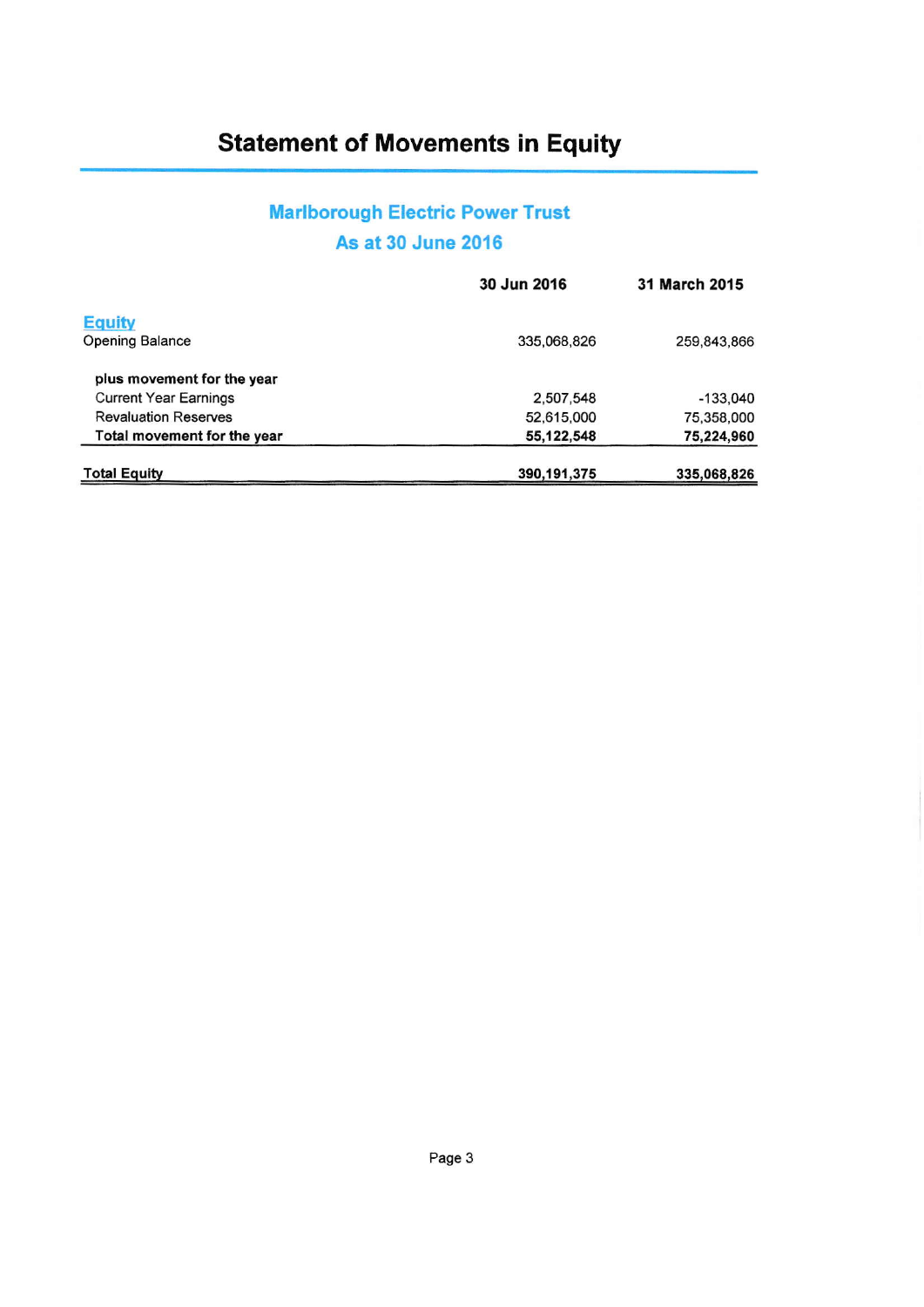## Statement of Financial Position

### Marlborough Electric Power Trust As at 30 June 2016

|                                         | 30 Jun 2016   | 31 March 2015 |
|-----------------------------------------|---------------|---------------|
| <b>Assets</b>                           |               |               |
| <b>Current Assets</b>                   |               |               |
| Payments in Advance                     | 7,809         | 9,839         |
| <b>Cash and Bank Balances</b>           |               |               |
| <b>Cheque Account</b>                   | 286,036       | 1,799,338     |
| Online Saver                            | 108,396       | 75,465        |
| <b>Total Cash and Bank Balances</b>     | 394,432       | 1,874,803     |
| <b>Total Current Assets</b>             | 402,241       | 1,884,642     |
| <b>Non Current Assets</b>               |               |               |
| <b>Related Party Transactions</b>       |               |               |
| Marlborough Lines Ltd - Shares          | 385,843,000   | 333,228,000   |
| <b>Total Related Party Transactions</b> | 385,843,000   | 333,228,000   |
| <b>Total Non Current Assets</b>         | 385,843,000   | 333,228,000   |
| Investments                             |               |               |
| Term Deposit- SBS Bank                  | 2,000,000     | 0             |
| Term Investment - Westpac               | 2,000,000     | 0             |
| <b>Total Investments</b>                | 4,000,000     | 0             |
|                                         | 390,245,241   | 335, 112, 642 |
| <b>Total Assets</b>                     |               |               |
| <b>Liabilities</b>                      |               |               |
| <b>Current Liabilities</b>              |               |               |
| <b>Accounts Payable</b>                 | 53,867        | 43,816        |
| Taxation                                | 0             | $\Omega$      |
| <b>Total Current Liabilities</b>        | 53,867        | 43,816        |
| <b>Total Liabilities</b>                | 53,867        | 43,816        |
| <b>Net Assets</b>                       | 390,191,375   | 335,068,826   |
|                                         |               |               |
| <b>Equity</b><br><b>Share Capital</b>   | 28,000,000    | 28,000,000    |
| <b>Revaluation Reserves</b>             | 357,843,000   | 305,228,000   |
| <b>Retained Earnings</b>                | 4,348,375     | 1,840,826     |
|                                         | 390, 191, 375 | 335,068,826   |
| <b>Equity</b>                           |               |               |

Signoff:<br>Signed by

Signed by  $\bigcap$  $\sqrt{\frac{N \cdot (M \cdot C_{\text{V}})}{P}}$  WR Inder